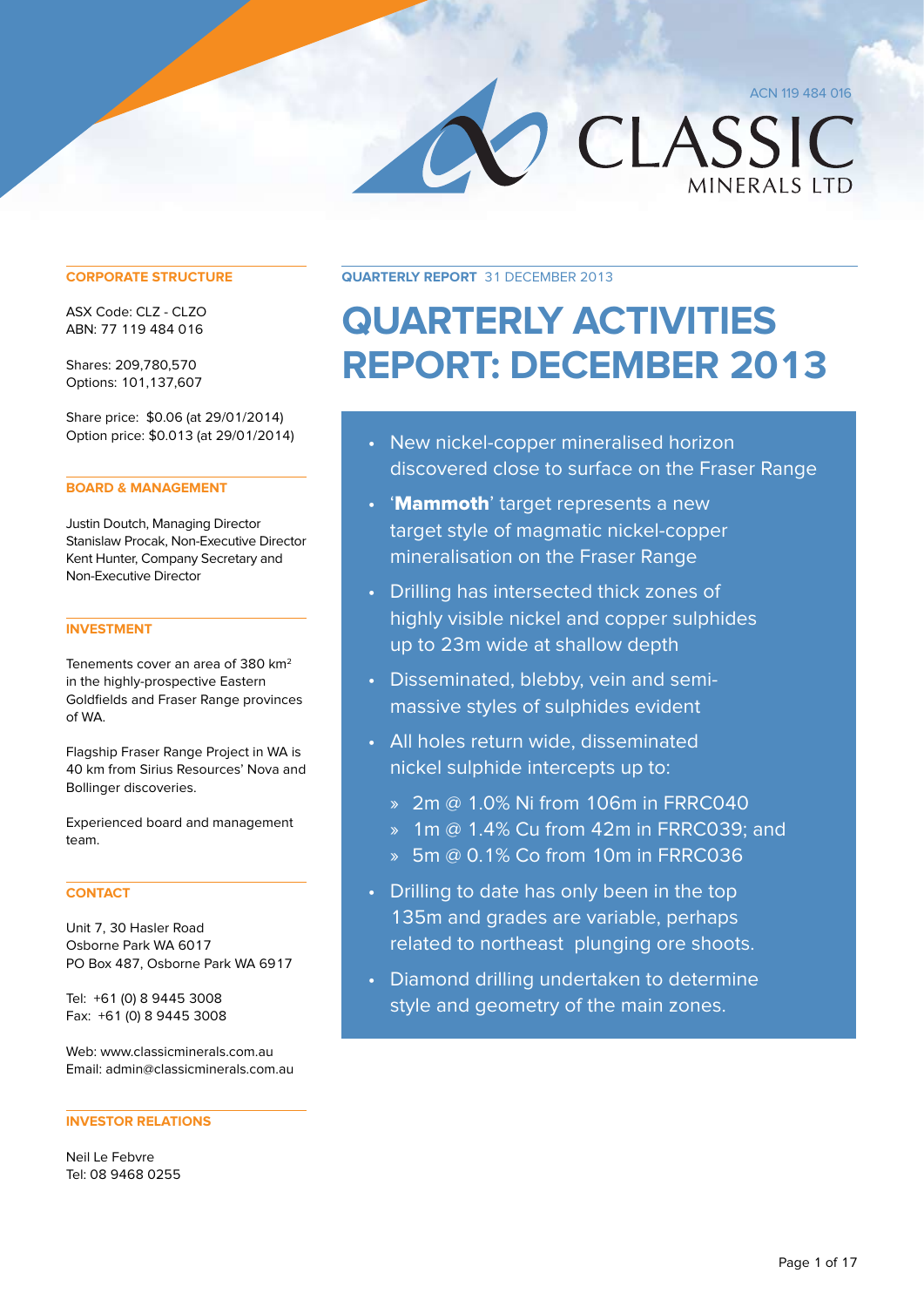**MINERALS LTD** 

 $C<sub>L</sub>$  ASSI

## **Quarterly Report** 31 December 2013

# **Summary**

Exploration for the Quarter focused on the Fraser Range projects with stage 2 RC drilling following up on 5 priority targets from 18 conductors identified from VTEM surveys in the previous Quarter.

This led to the discovery of a new nickel-copper mineralised horizon close to surface at the Mammoth target with drilling intersecting thick zones of pyrrhotite and nickel and copper sulphides with pentlandite (nickel sulphide) and chalcopyrite (copper iron sulphide) clearly visible.

Hole FRRC040 intersected a two metre wide massive intercept of 1.0% Ni from 106m. This is the deepest intersection to date at Mammoth.

Hole FRRC041 has returned a 23m wide zone of disseminated nickel-copper sulphide, highlighting the significant width of the target horizon.

Hole FRRC036, has also returned a strong interval for Cobalt of 5m of 0.1% Co from 5 to 10m down hole.

Nickel and copper sulphides have been intersected in all holes at Mammoth in December and the mineralisation is open along strike to northeast and southwest and at depth.

The discovery of this new nickel-copper mineralized horizon represents a new target style of magmatic nickel-copper mineralisation within mafic sills in the Fraser Range.

# **Fraser Range Project (100% owned)**

# **Programme Overview**

Classic Minerals' 100% owned Fraser Range Project (tenement E28/1904) was the main focus of exploration during the Quarter following on from the discovery of sulphides in some of the 14 airborne electromagnetic survey (VTEM) during drilling in the previous Quarter.

The Fraser Range tenement is situated 40km north from Sirius Resources' Nova and Bollinger discoveries. The tenement is 84sq km and has 14 VTEM conductors highlighted for exploration in June this year. Drilling is currently focusing mainly on 2 core conductors at the north end of the tenement being Mammoth and Alpha deposits. Drilling was also undertaken at Targets A7,A8, A13, A15 and at a magnetic anomaly in the centre of the 'Eye' structure at the south end of the tenement.

The Phase Two RC drilling program commenced in the previous Quarter continued in the December Quarter, with seven further holes completed across 6 targets (FRRC027 to FRRC033) for 1,065 metres by late October.

Down hole electromagnetic surveys (DHEM) were undertaken on selected holes to give a more accurate estimation of the positions of the conductors for planning the Stage 3 RC drilling programme which commenced mid-November.

Stage 3 RC drilling was primarily aimed at delineating the copper mineralisation at the Alpha copper deposit and to follow up at other promising VTEM targets including Mammoth.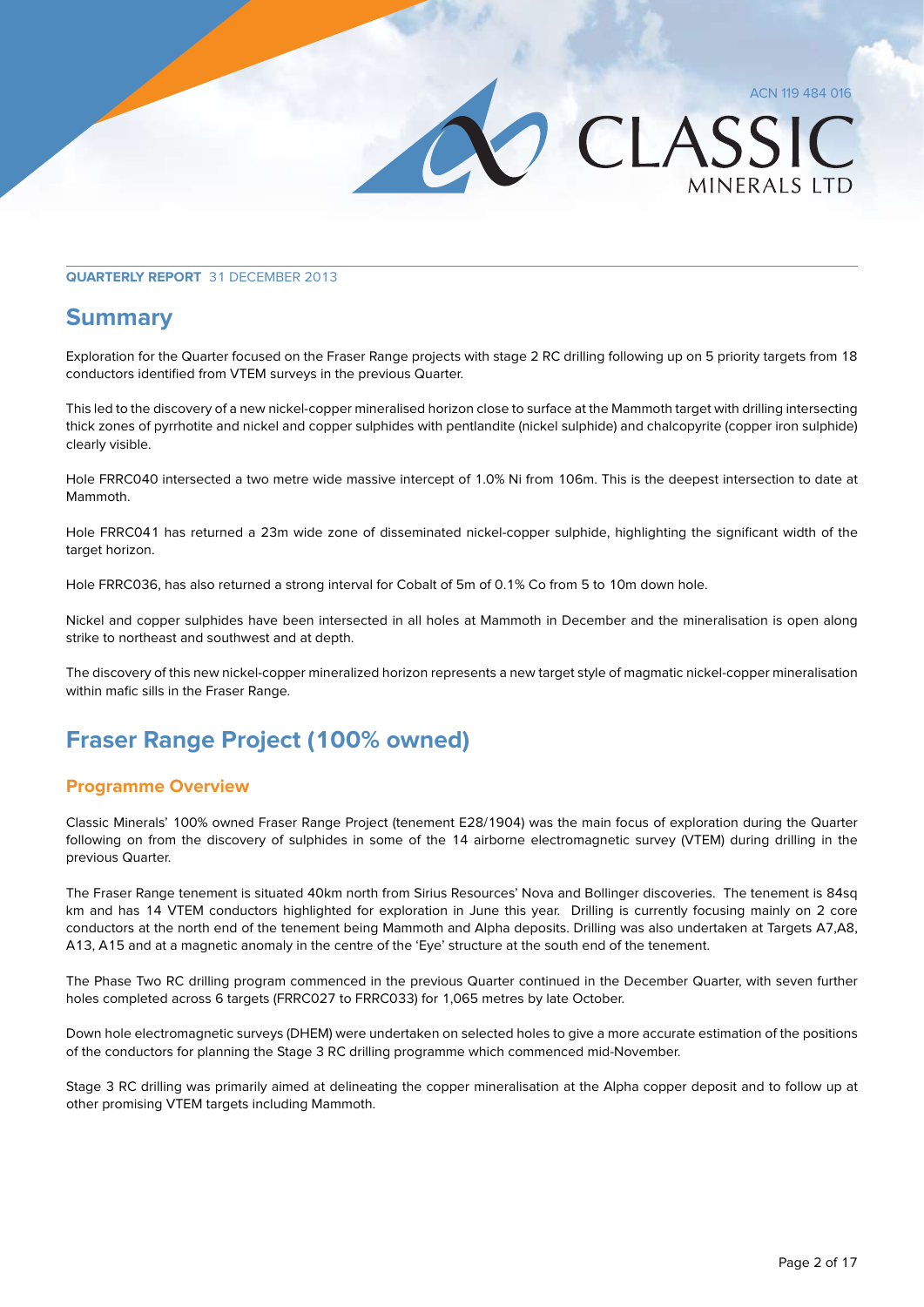



**Figure 1: Location of Classic's Mammoth, Alpha and A17 target**



# **Mammoth Nickel Copper Deposit**

Drilling at the Mammoth target has discovered a new nickel-copper mineralized horizon which represents a new target style of magmatic nickel-copper mineralisation within mafic sills on the Fraser Range.

19 RC holes and one partly cored hole were completed at Mammoth during the Quarter for 2031m.

The holes were drilled oriented at -60 degrees dip to 311 degrees True to intersect the subvertical EM conductor at oblique angles, and these are not true thicknesses . Holes were drilled in eight lines 20m apart, with holes 15m apart along lines, so that intersections were about 30m apart vertically on the same section.

The Mammoth target is sub vertical and parallel to the regional metamorphic foliation aligned to 040 degrees True. The depth of weathering is 20-25 metres, and sulphides are visible in samples from immediately below the major weathering. The sulphides are mainly weakly magnetic pyrrhotite, with minor pentlandite and chalcopyrite.

All holes have intersected nickel and copper sulphides in a mixed zone of gneiss and mafic amphibolites with garnets often present.

The details of RC holes and the diamond core hole drilled during the quarter are listed in Table 1, Drillhole Locations. The hole locations at Mammoth are shown in Figure 4, Mammoth Deposit, Drill Collar Locations.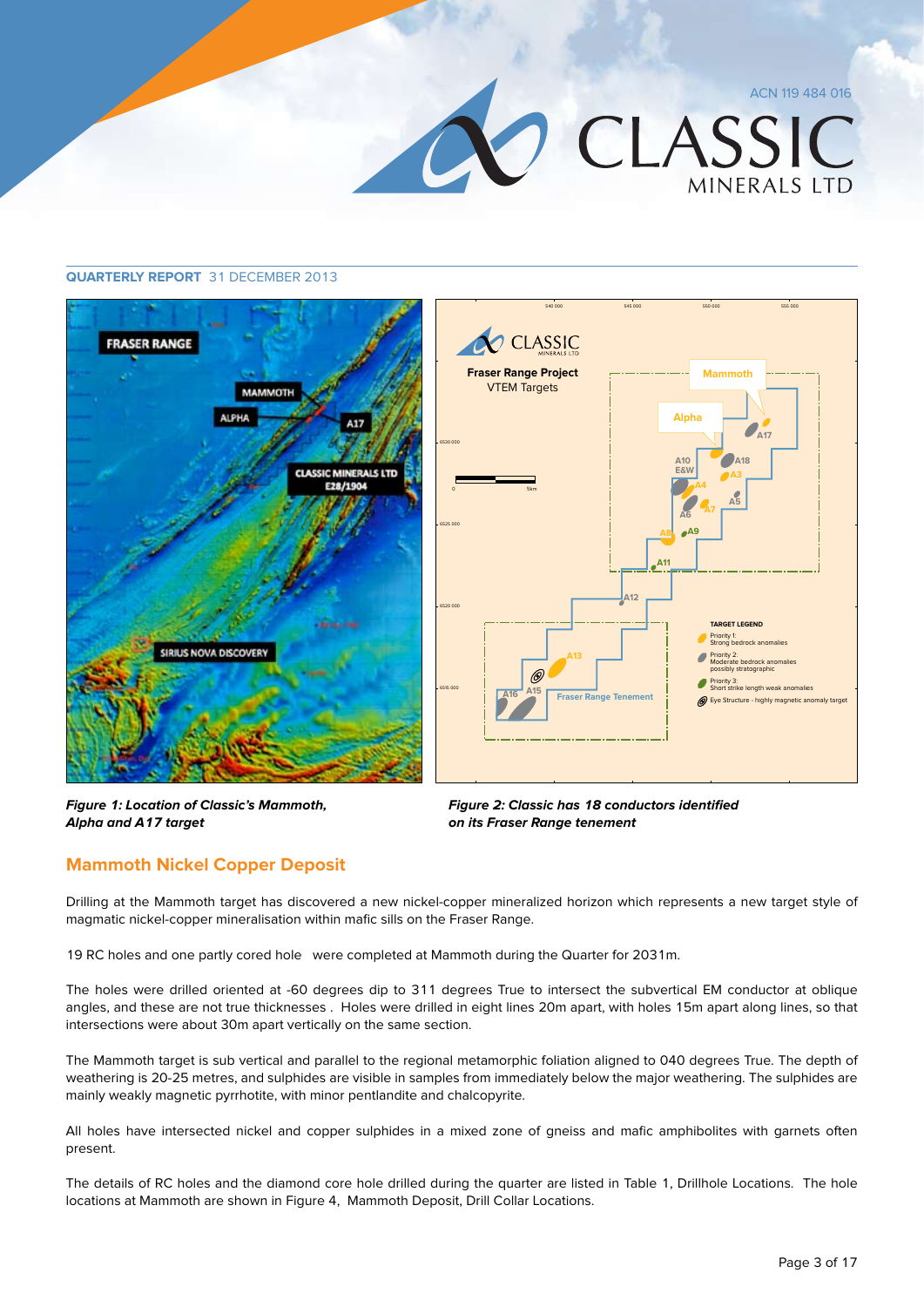

**Figure 3: Core shows Semi massive, blebby and minor disseminated mixed sulphides in sheared mafic rock with red garnets**



**Figure 4: Mammoth Deposit, Drill Collar Locations**

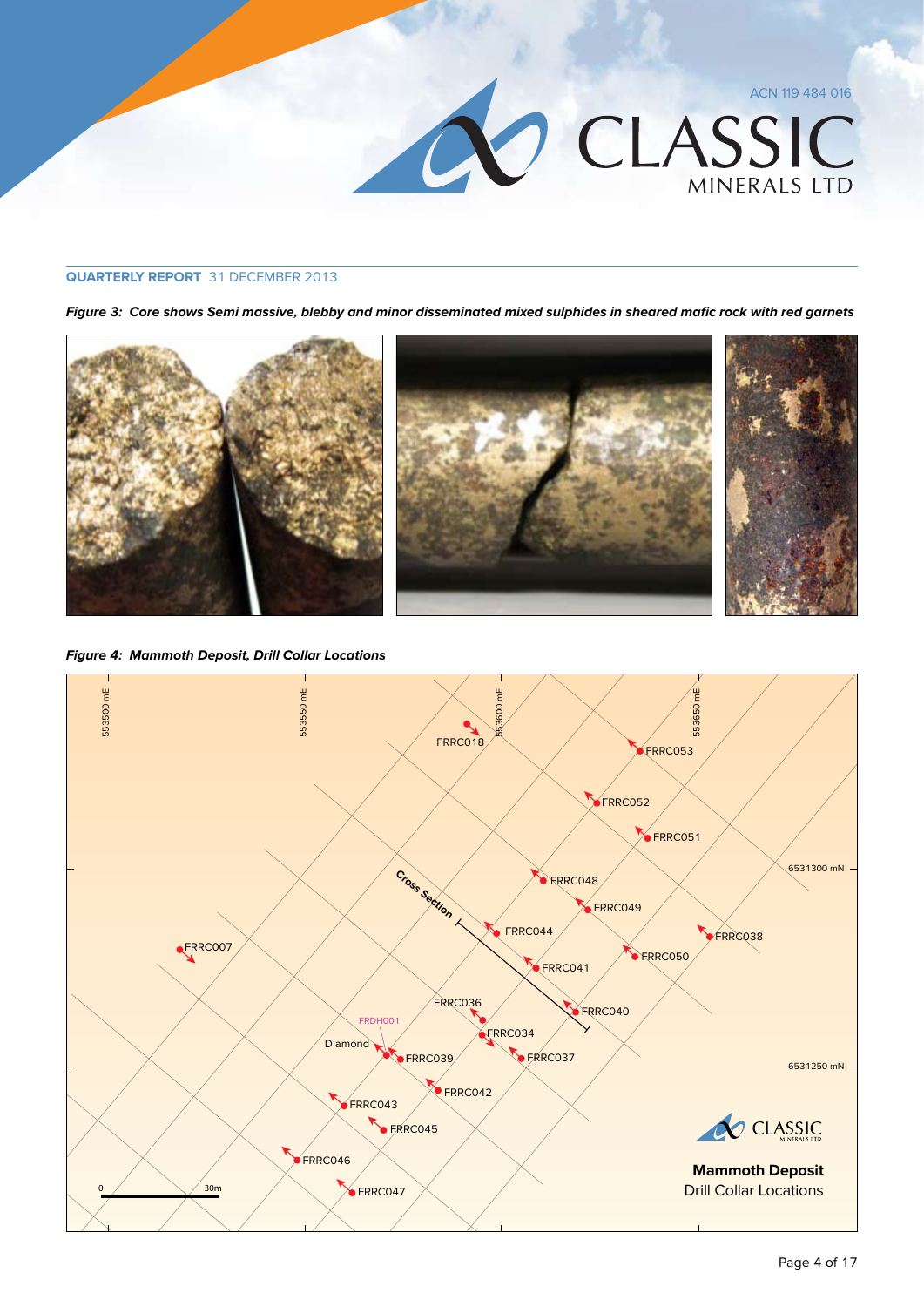### **Significant results**

Drilling to date has concentrated on shallower holes 60m to 135m deep and stepping out to find the strike length of the deposit, which is currently over 140m long. The deposit is open in both strike directions and is open at depth.

Hole FRRC040 intersected a two metre wide intercept of 1.0% Ni from 106m. This is the deepest mineralised intersection to date at Mammoth.

Hole FRRC041 has returned a 23m wide zone of disseminated nickel-copper sulphide, highlighting the significant width of the target horizon.

Hole FRRC036, has also returned a strong interval for Cobalt of 5m of 0.1% Co from 5 to 10m down hole and copper values as high as 1.4% Cu at 42-43m.

The sulphides are present in a variety of forms, from disseminated to blebs, veins and massive sulphides. See Figure 3.

One diamond core hole FRDH001 (Figure 3) was partly cored from 39 to 51 metres, adjacent to RC hole FRRC036 and intersected visible sulphides including pyrrhotite, pentlandite and chalcopyrite with disseminated through to semi-massive sulphides.





ACN 119 484 016

MINFRAIS ITD

CLASSIC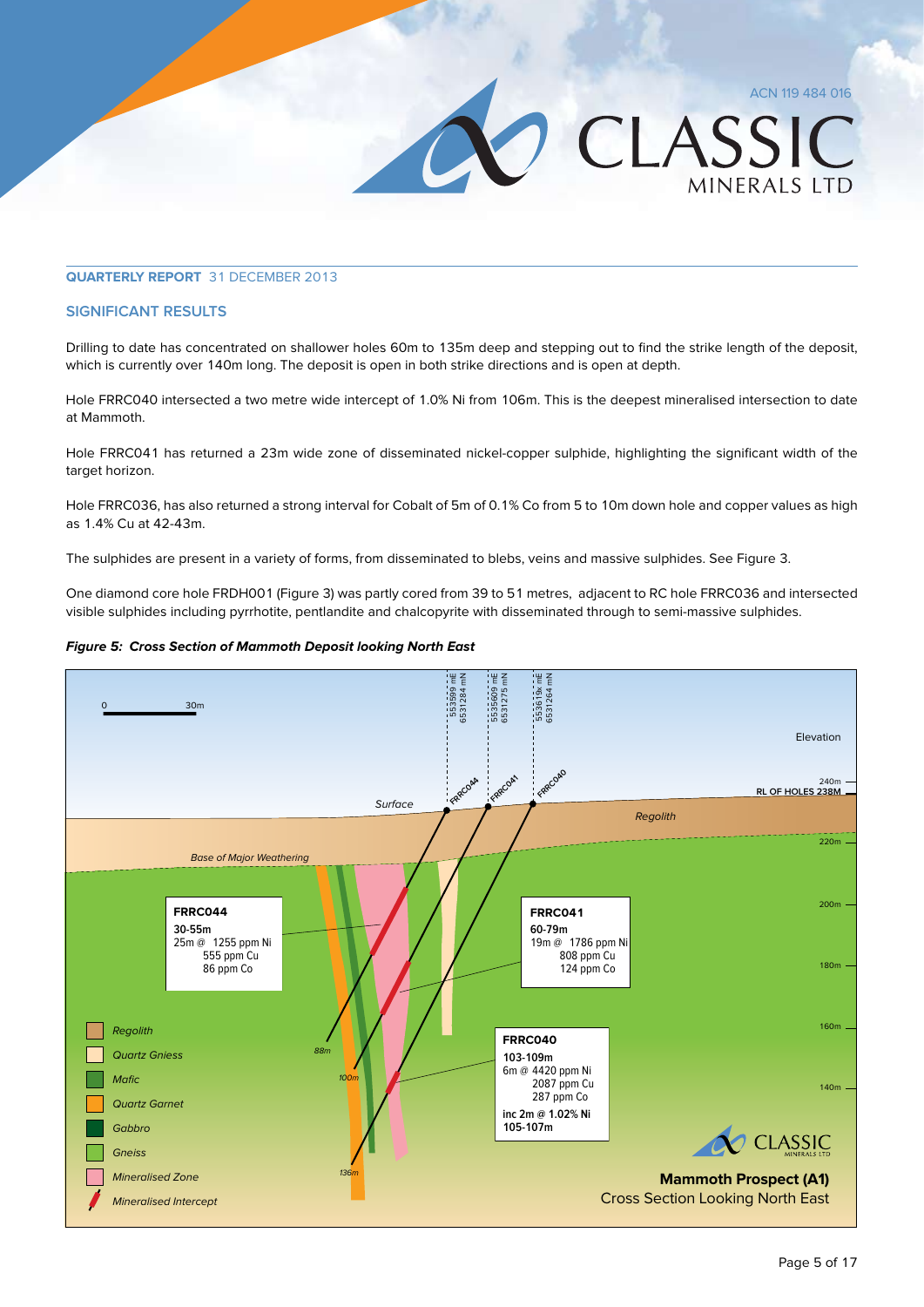**MINFRALS LTD** 

CLASSIC

### **Quarterly Report** 31 December 2013

The holes were sampled as 5m composites in unmineralised zones and as 1m samples in zones with visible sulphide mineralisation. One sample in 20 was taken as a duplicate. The samples were sent to registered laboratories for fine pulverising, digestion by mixed acid digest, and analysis by Inductively Coupled Plasma (ICP) Mass Spectrometry for Ag, As, Bi, Co, Mo, Ni, Pb, Cu, W and Zn. Cr was determined by ICP Optical Emission Spectrometry.

The significant results received during the quarter are listed in Table 2, Significant Results and this includes analyses from holes drilled late in the previous quarter, and excludes analyses for holes drilled in mid December which were not received by the end of the December quarter.

A Program Of Work for an additional 100 RC/diamond core holes for the Fraser Range project was submitted to the Department of Mines and Petroleum in December.

### **Alpha Copper Deposit**

Drilling at the Alpha copper deposit (Figure 6) was paused during the Quarter when the drilling bit shanked at 76m on hole FRRC035 and drilling was diverted to the Mammoth target which monopolised the focus during the Quarter.

The RC drilling at the Alpha Copper Deposit to date has demonstrated the existence of a substantial pyrrhotite-copper deposit with grades up to 1.95% Cu and minor zinc occurring, starting from oxidised outcrops at the south end and plunging 30 degrees north for over 270m. See 3D Interpretation of Alpha Copper Deposit in Figure 6 below.



### **Figure 6: Alpha Copper Deposit, 3D Interpretation**

0 50m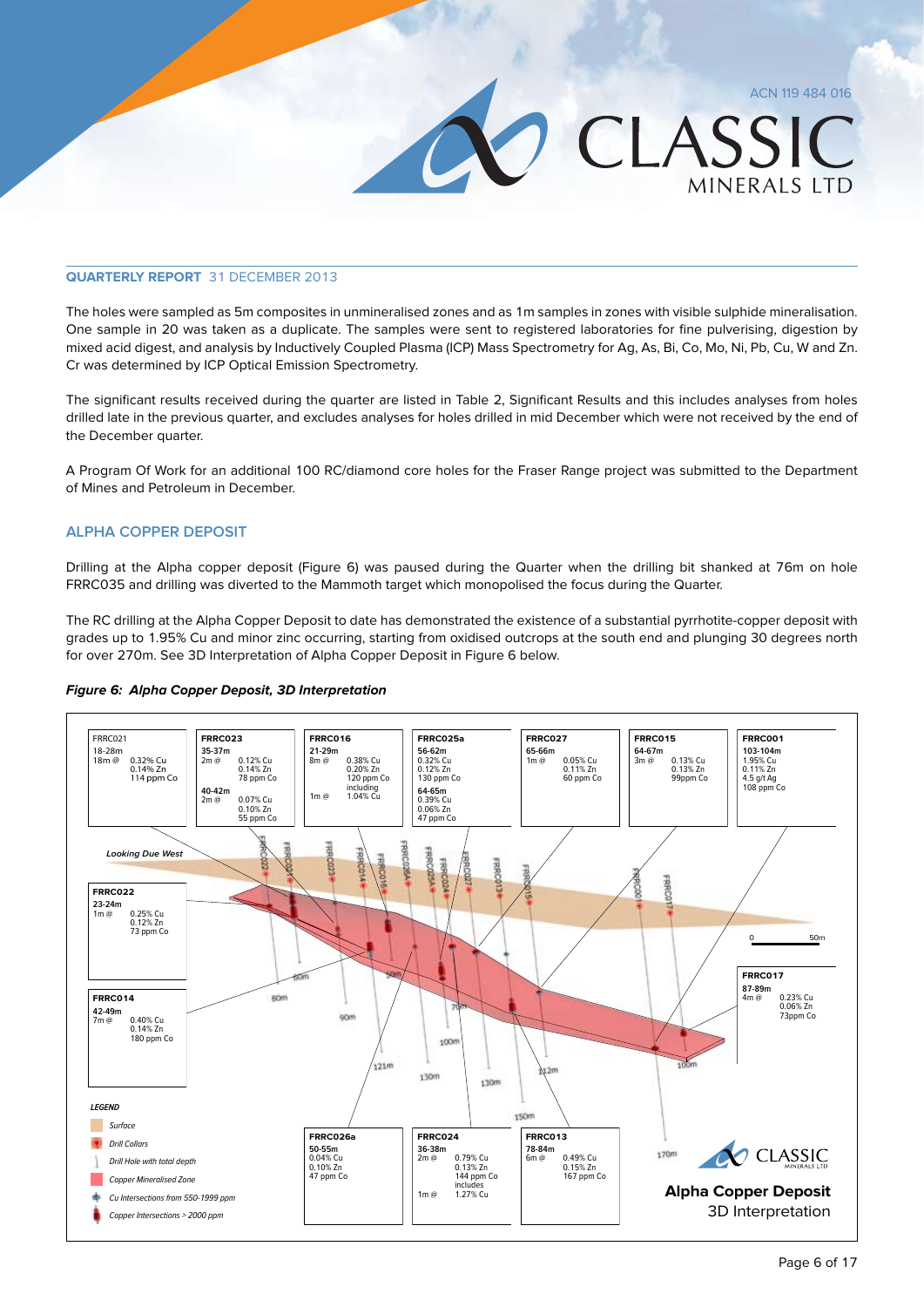

See Figure 7, Cross Section of Alpha Copper Deposit.

Drilling has intersected up to 20% sulphides in some samples, with mineralised zones up to 18m thick.

The deposit is currently drilled to over 60m width and is truncated to the west by a fault, but is open to the north and east. Further drilling is planned for this deposit during the March 2014 Quarter to delineate the full extent of the deposit.

**Figure 7: Cross Setion of Alpha Copper Deposit**

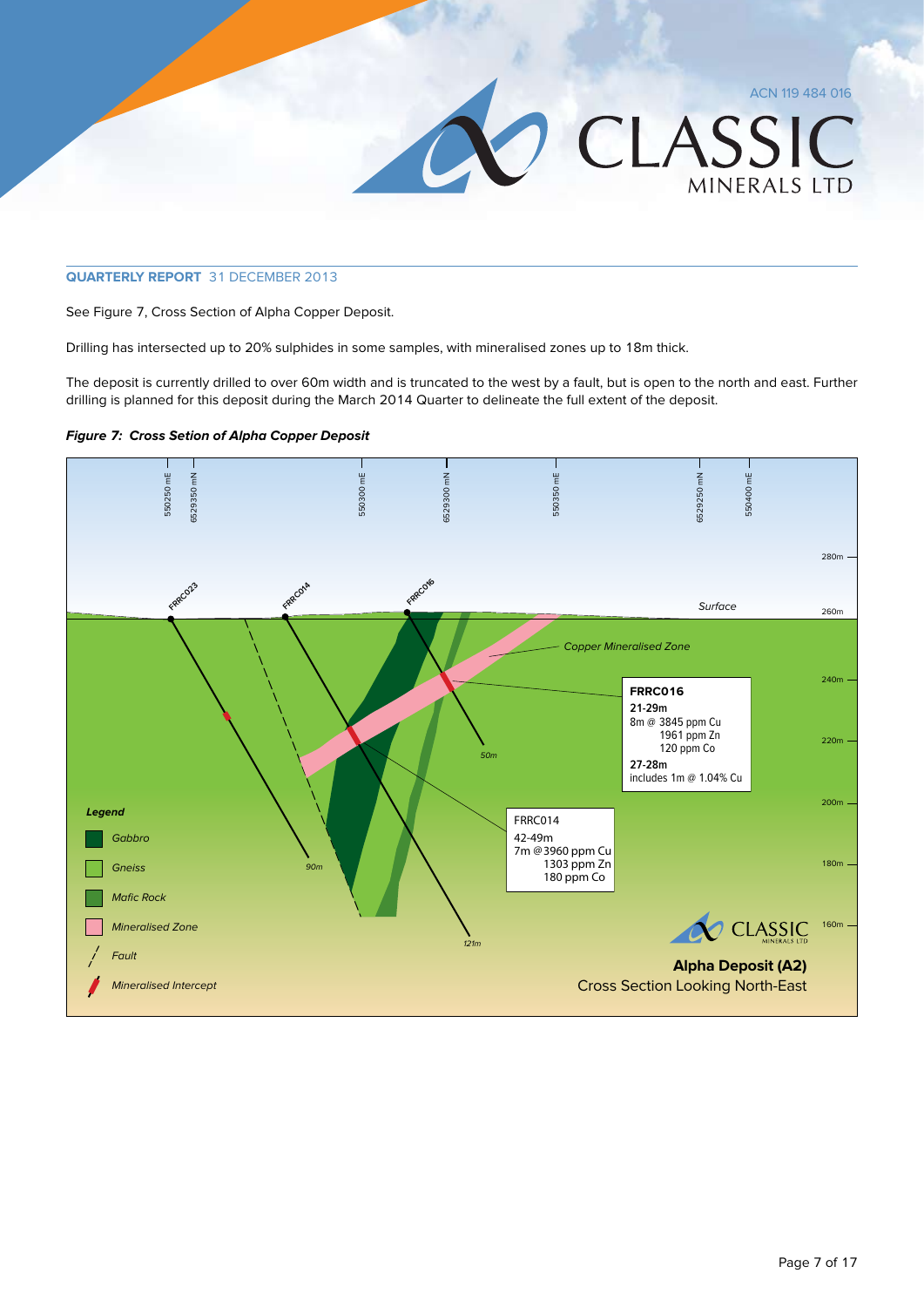

MINERALS LTD

CLASSIC



# **Other Projects**

During the December Quarter, only planning and administration activities were undertaken at Doherty Gold Project, Maitland Uranium Project and Cowarna Rocks Hematite Project. All these projects are in good standing.

# **Doherty Gold Project**

Compiling of old exploration data showed that accurate collar and downhole surveys had not been undertaken on all RC holes, some of which intersected the high grade gold bearing quartz vein. Arrangements were made to have these holes accurately surveyed early in 2014, so accurate plans and cross-sections can be drawn up, and then additional drilling planned. A topographic survey will be undertaken in the immediate area of the old workings at Doherty underground gold mine, in case an open cut pit is considered.

# **Maitland Uranium Project**

Plans have been made for an aircore drilling programme across the calcrete area of the valley to test for uranium minerals. These planned holes are on north-south lines 2km apart with holes 400m apart across the whole valley. Prior requirements to drilling have largely been completed, and only the Aboriginal Heritage Survey needs to be done early in 2014 prior to submitting a programme of work to DMP to drill the planned 197 holes.

# **Cowarna Rocks Hematite Project**

Mapping in the previous quarter indicated extensive alluvial hematite in the valley of Cowarna Creek. The hematite extends for 3.4km up to the north boundary of the tenement, and is about 700m wide. The depth of the hematite deposit is unknown. A drill pattern of 110 aircore holes has been planned during the December Quarter, with east-west lines 200m apart, with holes 100m apart along lines. A program of work to drill these holes has been submitted to the DMP. These holes are planned to be drilled in the March 2014 Quarter.

# **Corporate**

During the Quarter, the Company completed the shortfall in accordance with Section 1.10 of the Prospectus dated 19 August 2013 including the Supplementary Prospectus dated and lodged with ASIC on 30 August 2013. The Company placed 56,122,254 Options exercisable at \$0.20 on or before 30 June 2015 to raise a further \$561,222.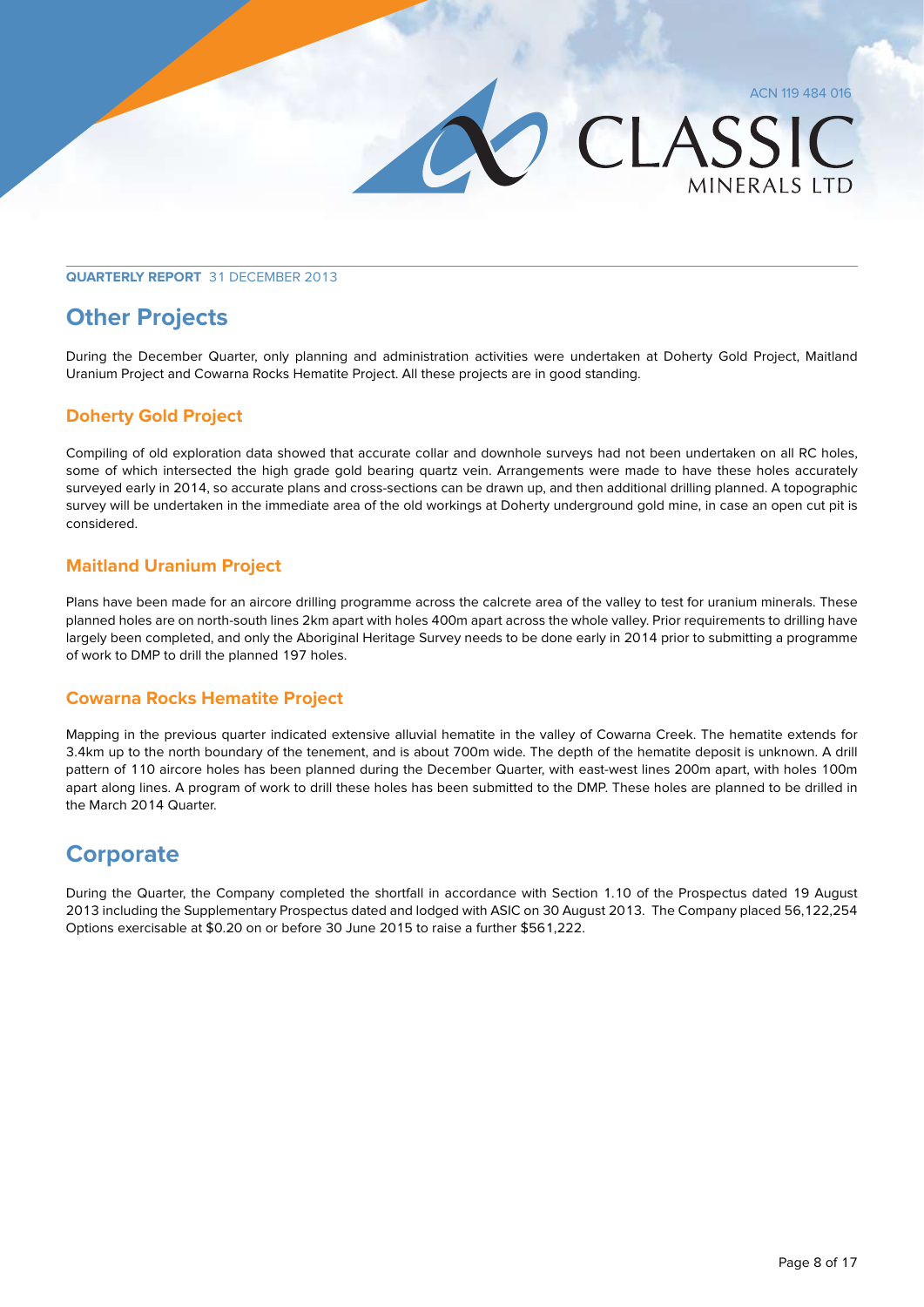O CLASSIC

**Quarterly Report** 31 December 2013

# **Financial summary**

# **Table 1. Drillhole Locations**

| Hole Number    | <b>Easting MGA</b> | Northing MGA | <b>RL</b> | Depth | Dip   | <b>Azimuth True</b> | <b>Target</b>  |
|----------------|--------------------|--------------|-----------|-------|-------|---------------------|----------------|
| FRRC027        | 550312             | 6529430      | 258       | 130   | $-60$ | 131                 | A <sub>2</sub> |
| FRRC028        | 538345             | 6515060      | 282       | 170   | $-60$ | 131                 | Mag Eye        |
| FRRC029        | 540154             | 6516197      | 281       | 130   | $-60$ | 131                 | A13            |
| <b>FRRC030</b> | 540010             | 6516053      | 280       | 130   | $-60$ | 131                 | A13            |
| FRRC031        | 538536             | 6514345      | 286       | 210   | $-60$ | 131                 | A15            |
| <b>FRRC032</b> | 538153             | 6513887      | 288       | 210   | $-60$ | 131                 | A15            |
| <b>FRRC033</b> | 549467             | 6526160      | 273       | 110   | $-60$ | 131                 | A7S            |
| FRRC034        | 553595             | 6531258      | 238       | 85    | $-60$ | 131                 | A <sub>1</sub> |
| <b>FRRC035</b> | 550504             | 6529467      | 255       | 76    | $-60$ | 131                 | A2             |
| FRRC036        | 553595             | 6531262      | 238       | 88    | $-60$ | 311                 | A1             |
| FRRC037        | 553605             | 6531252      | 238       | 112   | $-60$ | 311                 | A <sub>1</sub> |
| FRRC038        | 553653             | 6531283      | 238       | 135   | $-60$ | 311                 | A <sub>1</sub> |
| FRRC039        | 553574             | 6531252      | 238       | 60    | $-60$ | 311                 | A <sub>1</sub> |
| FRRC040        | 553619             | 6531264      | 238       | 136   | $-60$ | 311                 | A <sub>1</sub> |
| FRRC041        | 553609             | 6531275      | 238       | 100   | $-60$ | 311                 | A1             |
| FRRC042        | 553584             | 6531244      | 238       | 100   | $-60$ | 311                 | A1             |
| FRRC043        | 553560             | 6531240      | 238       | 94    | $-60$ | 311                 | A1             |
| FRRC044        | 553599             | 6531284      | 238       | 88    | $-60$ | 311                 | A <sub>1</sub> |
| FRRC045        | 553570             | 6531234      | 238       | 100   | $-60$ | 311                 | A <sub>1</sub> |
| FRRC046        | 553548             | 6531226      | 238       | 75    | $-60$ | 311                 | A <sub>1</sub> |
| FRRC047        | 553562             | 6531218      | 238       | 106   | $-60$ | 311                 | A <sub>1</sub> |
| FRRC048        | 553611             | 6531297      | 238       | 124   | $-60$ | 311                 | A1             |
| FRRC049        | 553622             | 6531290      | 238       | 100   | $-60$ | 311                 | A <sub>1</sub> |
| <b>FRRC050</b> | 553634             | 6531278      | 238       | 134   | $-60$ | 311                 | A <sub>1</sub> |
| FRRC051        | 553637             | 6531308      | 238       | 113   | $-60$ | 311                 | A1             |
| <b>FRRC052</b> | 553624             | 6531317      | 238       | 124   | $-60$ | 311                 | A1             |
| <b>FRRC053</b> | 553635             | 6531330      | 238       | 106   | $-60$ | 311                 | A1             |
| FRDH001        | 553571             | 6531253      | 238       | 51    | $-60$ | 311                 | A1             |

# **Table 2. Significant Analyses received during the Quarter**

| Hole No | From | To  | Interval | Samp No        | Co  | Cu   | Ni   | Zn   |
|---------|------|-----|----------|----------------|-----|------|------|------|
| FRRC027 | 65   | 66  |          | <b>FRC1126</b> | 60  | 566  | 24   | 1140 |
| FRRC029 | 84   | 85  |          | <b>FRC1209</b> | 20  | 320  | 110  | 1730 |
| FRRC030 | 105  | 106 |          | <b>FRC1307</b> | 30  | 533  | 146  | 1060 |
| FRRC033 | 43   | 44  |          | <b>FRC1333</b> | 184 | 1030 | 1050 | 246  |
| FRRC033 | 44   | 45  |          | <b>FRC1334</b> | 175 | 706  | 1010 | 164  |
| FRRC036 | 48   | 49  |          | <b>FRC1416</b> | 91  | 483  | 1170 | 168  |
| FRRC036 | 49   | 50  |          | <b>FRC1417</b> | 80  | 467  | 1050 | 121  |
| FRRC036 | 53   | 54  |          | <b>FRC1421</b> | 94  | 563  | 1088 | 120  |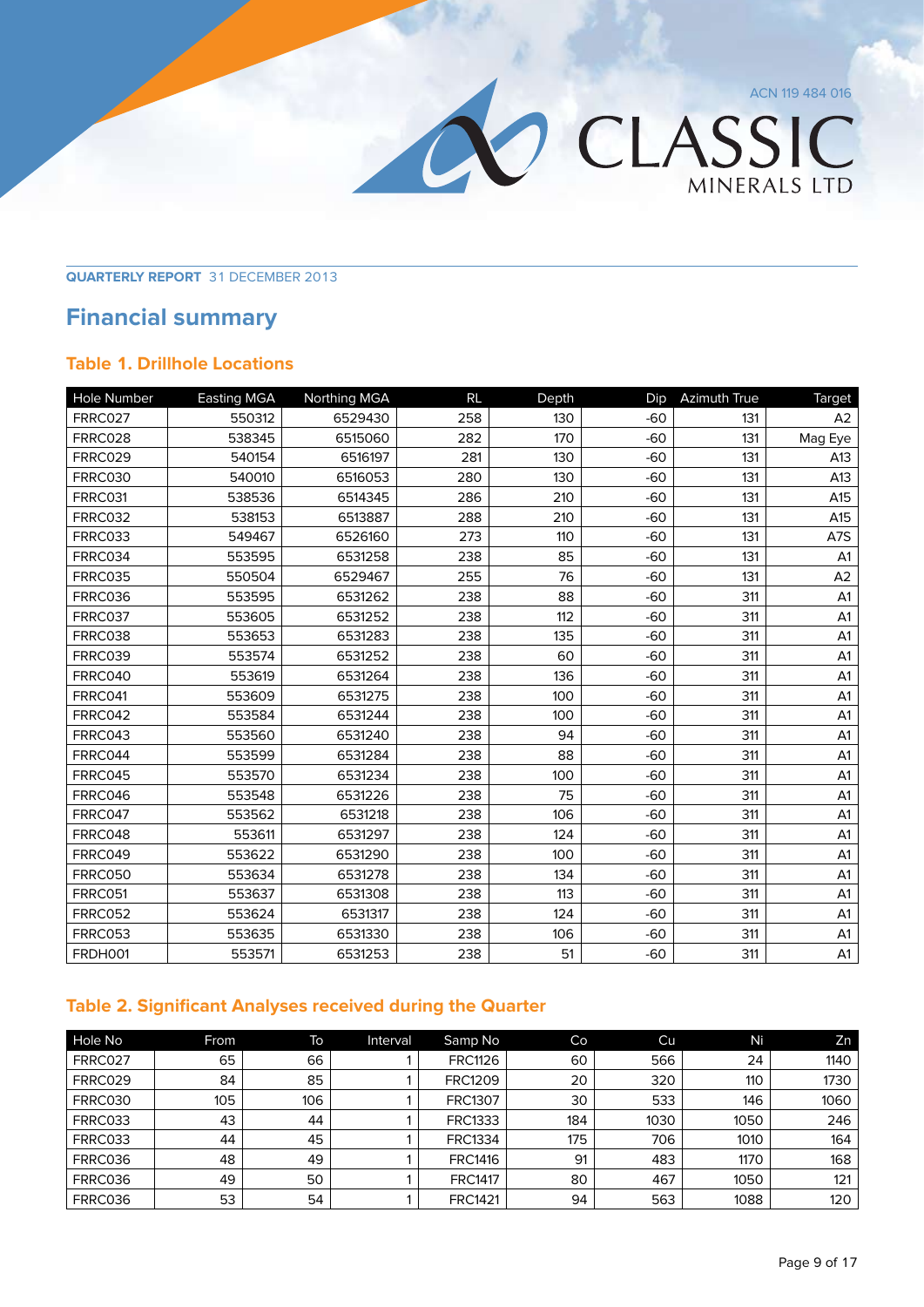| Hole No | From | To  | Interval | Samp No        | Co  | Cu    | Ni    | Zn  |
|---------|------|-----|----------|----------------|-----|-------|-------|-----|
| FRRC036 | 58   | 59  | 1        | <b>FRC1426</b> | 90  | 372   | 1324  | 129 |
| FRRC036 | 59   | 60  | 1        | <b>FRC1427</b> | 93  | 741   | 1148  | 125 |
| FRRC036 | 60   | 61  | 1        | <b>FRC1428</b> | 146 | 1011  | 2145  | 157 |
| FRRC036 | 61   | 62  | 1        | <b>FRC1429</b> | 83  | 579   | 1146  | 103 |
| FRRC036 | 62   | 63  | 1        | <b>FRC1430</b> | 103 | 722   | 1491  | 98  |
| FRRC036 | 63   | 64  | 1        | <b>FRC1431</b> | 111 | 1006  | 1355  | 132 |
| FRRC036 | 64   | 65  | 1        | <b>FRC1432</b> | 84  | 777   | 947   | 124 |
| FRRC036 | 65   | 66  | 1        | <b>FRC1433</b> | 74  | 459   | 848   | 123 |
| FRRC036 | 66   | 67  | 1        | <b>FRC1434</b> | 243 | 4506  | 3792  | 102 |
| FRRC036 | 67   | 68  | 1        | <b>FRC1435</b> | 156 | 2159  | 2082  | 197 |
| FRRC037 | 97   | 98  | 1        | <b>FRC1465</b> | 115 | 685   | 1584  | 125 |
| FRRC037 | 101  | 102 | 1        | <b>FRC1469</b> | 125 | 565   | 1364  | 261 |
| FRRC037 | 102  | 103 | 1        | <b>FRC1470</b> | 104 | 243   | 326   | 161 |
| FRRC037 | 103  | 104 | 1        | <b>FRC1471</b> | 413 | 2815  | 6203  | 231 |
| FRRC037 | 104  | 105 | 1        | <b>FRC1472</b> | 131 | 353   | 1150  | 191 |
| FRRC038 | 112  | 113 | 1        | <b>FRC1509</b> | 67  | 140   | 1189  | 106 |
| FRRC039 | 32   | 33  | 1        | <b>FRC1526</b> | 85  | 532   | 1078  | 116 |
| FRRC039 | 33   | 34  | 1        | <b>FRC1527</b> | 87  | 845   | 1197  | 125 |
| FRRC039 | 34   | 35  | 1        | <b>FRC1528</b> | 84  | 510   | 964   | 164 |
| FRRC039 | 35   | 36  | 1        | <b>FRC1529</b> | 60  | 281   | 543   | 138 |
| FRRC039 | 36   | 37  | 1        | <b>FRC1530</b> | 98  | 680   | 1486  | 153 |
| FRRC039 | 37   | 38  | 1        | FRC1531        | 97  | 723   | 1424  | 161 |
| FRRC039 | 38   | 39  | 1        | FRC1532        | 103 | 700   | 1505  | 151 |
| FRRC039 | 39   | 40  | 1        | <b>FRC1533</b> | 85  | 702   | 1180  | 154 |
| FRRC039 | 40   | 41  | 1        | <b>FRC1534</b> | 80  | 592   | 1270  | 114 |
| FRRC039 | 41   | 42  | 1        | <b>FRC1535</b> | 79  | 623   | 1152  | 115 |
| FRRC039 | 42   | 43  | 1        | FRC1536        | 207 | 14193 | 3251  | 162 |
| FRRC039 | 43   | 44  | 1        | <b>FRC1537</b> | 114 | 2531  | 1711  | 148 |
| FRRC039 | 44   | 45  | 1        | <b>FRC1538</b> | 125 | 1608  | 1792  | 135 |
| FRRC039 | 45   | 46  | 1        | FRC1539        | 386 | 1328  | 6439  | 136 |
| FRRC039 | 46   | 47  | 1        | <b>FRC1540</b> | 185 | 1190  | 2695  | 245 |
| FRRC039 | 47   | 48  | 1        | <b>FRC1541</b> | 323 | 2388  | 5218  | 197 |
| FRRC040 | 101  | 102 | 1        | <b>FRC1574</b> | 96  | 587   | 1467  | 103 |
| FRRC040 | 102  | 103 | 1        | <b>FRC1575</b> | 177 | 3247  | 2592  | 184 |
| FRRC040 | 103  | 104 | 1        | <b>FRC1576</b> | 108 | 1523  | 1423  | 113 |
| FRRC040 | 104  | 105 | 1        | <b>FRC1577</b> | 90  | 777   | 970   | 163 |
| FRRC040 | 105  | 106 | 1        | <b>FRC1578</b> | 168 | 4550  | 2316  | 195 |
| FRRC040 | 106  | 107 | 1        | <b>FRC1579</b> | 520 | 2780  | 8733  | 155 |
| FRRC040 | 107  | 108 | 1        | <b>FRC1580</b> | 702 | 2343  | 11745 | 138 |
| FRRC040 | 108  | 109 | 1        | <b>FRC1581</b> | 135 | 547   | 1331  | 170 |
| FRRC041 | 60   | 61  | 1        | FRC1607        | 153 | 1104  | 2147  | 127 |
| FRRC041 | 61   | 62  | 1        | <b>FRC1608</b> | 98  | 668   | 1314  | 106 |
| FRRC041 | 62   | 63  | 1        | <b>FRC1609</b> | 115 | 1223  | 1803  | 103 |
| FRRC041 | 63   | 64  | 1        | <b>FRC1610</b> | 86  | 391   | 1026  | 100 |
| FRRC041 | 64   | 65  | 1        | <b>FRC1611</b> | 73  | 437   | 959   | 151 |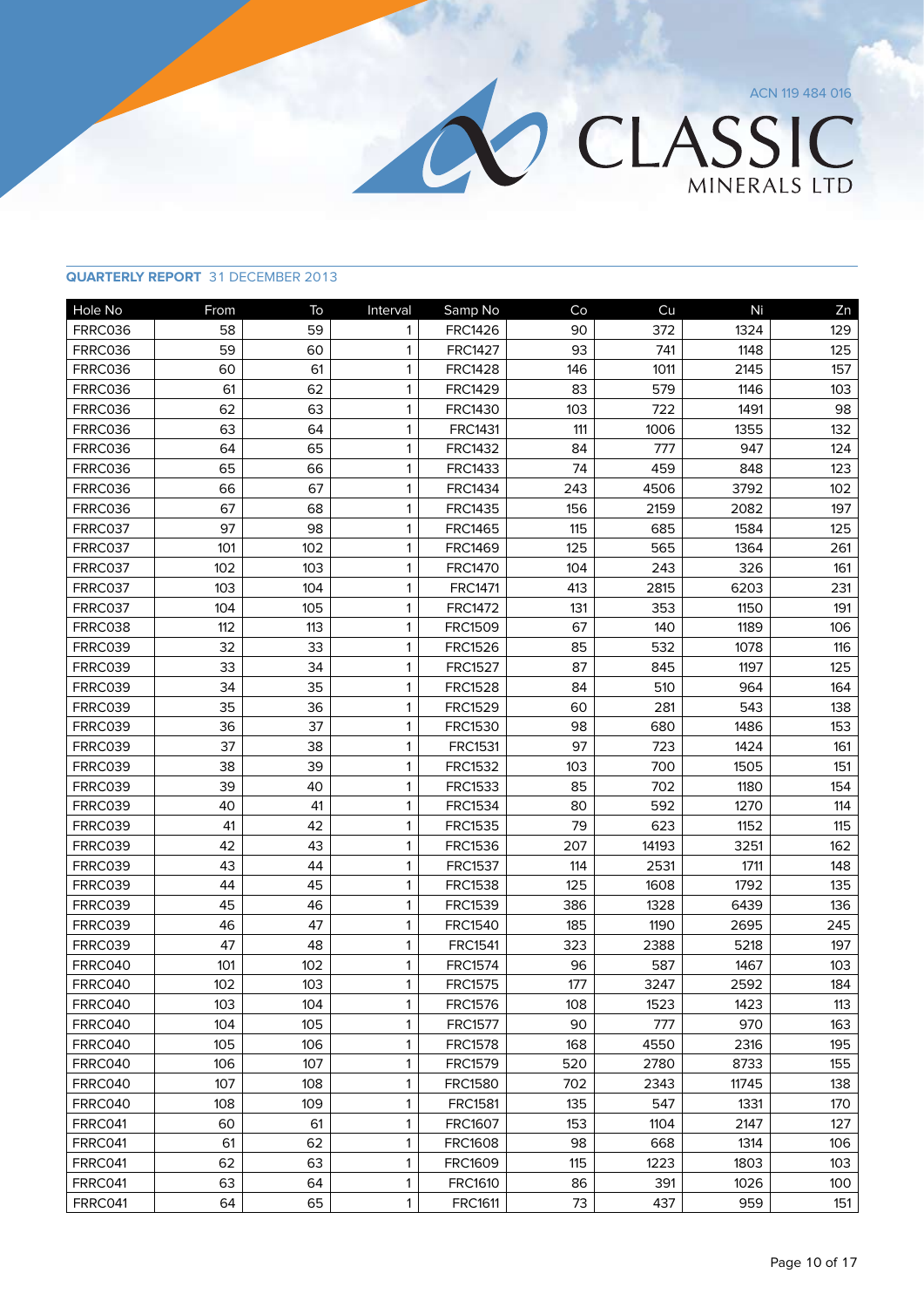| Hole No | From    | To      | Interval     | Samp No        | Co  | Cu   | Ni   | Zn  |
|---------|---------|---------|--------------|----------------|-----|------|------|-----|
| FRRC041 | 65      | 66      | 1            | <b>FRC1612</b> | 98  | 624  | 1672 | 157 |
| FRRC041 | 66      | 67      | $\mathbf{1}$ | <b>FRC1613</b> | 85  | 707  | 1558 | 118 |
| FRRC041 | 67      | 68      | 1            | <b>FRC1614</b> | 97  | 760  | 1244 | 137 |
| FRRC041 | 68      | 69      | 1            | <b>FRC1615</b> | 98  | 577  | 1351 | 104 |
| FRRC041 | 69      | 70      | 1            | <b>FRC1616</b> | 56  | 305  | 591  | 91  |
| FRRC041 | 70      | 71      | 1            | <b>FRC1617</b> | 102 | 451  | 1330 | 123 |
| FRRC041 | 71      | 72      | 1            | <b>FRC1618</b> | 158 | 1491 | 2577 | 126 |
| FRRC041 | 72      | 73      | 1            | <b>FRC1619</b> | 70  | 541  | 941  | 91  |
| FRRC041 | 73      | 74      | 1            | <b>FRC1620</b> | 135 | 844  | 1910 | 149 |
| FRRC041 | 74      | 75      | $\mathbf{1}$ | <b>FRC1621</b> | 122 | 717  | 1632 | 150 |
| FRRC041 | 75      | 76      | 1            | <b>FRC1622</b> | 169 | 1281 | 2472 | 151 |
| FRRC041 | 76      | 77      | 1            | <b>FRC1623</b> | 155 | 1377 | 2254 | 183 |
| FRRC041 | 77      | 78      | 1            | FRC1624        | 183 | 744  | 2730 | 118 |
| FRRC041 | 78      | 79      | 1            | <b>FRC1625</b> | 297 | 1101 | 4417 | 155 |
| FRRC042 | 64      | 65      | 1            | <b>FRC1691</b> | 135 | 2493 | 2183 | 197 |
| FRRC042 | 65      | 66      | 1            | <b>FRC1692</b> | 136 | 1680 | 2194 | 184 |
| FRRC042 | 66      | 67      | 1            | <b>FRC1693</b> | 82  | 491  | 1246 | 157 |
| FRRC042 | 67      | 68      | 1            | <b>FRC1694</b> | 105 | 605  | 1622 | 217 |
| FRRC042 | 68      | 69      | 1            | <b>FRC1695</b> | 133 | 740  | 2087 | 309 |
| FRRC042 | 69      | 70      | 1            | <b>FRC1696</b> | 54  | 209  | 418  | 174 |
| FRRC042 | 70      | 71      | 1            | <b>FRC1697</b> | 139 | 1759 | 1865 | 205 |
| FRRC043 | Not yet | sampled |              |                |     |      |      |     |
| FRRC044 | 30      | 35      | 5            | <b>FRC1660</b> | 64  | 404  | 1017 | 113 |
| FRRC044 | 35      | 40      | 5            | <b>FRC1661</b> | 92  | 676  | 1291 | 96  |
| FRRC044 | 40      | 41      | 1            | <b>FRC1645</b> | 68  | 329  | 1042 |     |
| FRRC044 | 41      | 42      | 1            | <b>FRC1646</b> | 40  | 19   | 126  |     |
| FRRC044 | 42      | 43      | 1            | <b>FRC1647</b> | 89  | 474  | 1239 |     |
| FRRC044 | 43      | 44      | 1            | <b>FRC1648</b> | 108 | 746  | 1683 |     |
| FRRC044 | 44      | 45      | 1            | <b>FRC1649</b> | 119 | 694  | 2111 |     |
| FRRC044 | 45      | 46      | 1            | <b>FRC1650</b> | 83  | 429  | 1231 |     |
| FRRC044 | 46      | 47      | 1            | <b>FRC1651</b> | 79  | 466  | 1279 |     |
| FRRC044 | 47      | 48      | 1            | <b>FRC1652</b> | 84  | 624  | 1464 |     |
| FRRC044 | 48      | 49      | 1            | <b>FRC1653</b> | 71  | 362  | 1017 |     |
| FRRC044 | 49      | 50      | 1            | <b>FRC1654</b> | 134 | 1042 | 2559 |     |
| FRRC044 | 50      | 51      | 1            | <b>FRC1655</b> | 91  | 527  | 1109 |     |
| FRRC044 | 51      | 52      | 1            | <b>FRC1656</b> | 63  | 212  | 574  |     |
| FRRC044 | 52      | 53      | 1            | <b>FRC1657</b> | 66  | 261  | 737  |     |
| FRRC044 | 53      | 54      | 1            | <b>FRC1658</b> | 134 | 1107 | 1931 |     |
| FRRC044 | 54      | 55      | 1            | <b>FRC1659</b> | 135 | 1193 | 1737 |     |
| FRRC045 | Not yet | sampled |              |                |     |      |      |     |
| FRRC046 | Not yet | sampled |              |                |     |      |      |     |
| FRRC047 | Not yet | sampled |              |                |     |      |      |     |
| FRRC048 | Not yet | sampled |              |                |     |      |      |     |
| FRRC049 | 59      | 60      | 1            | <b>FRC1734</b> | 95  | 507  | 1026 | 157 |
| FRRC049 | 66      | 67      | 1            | <b>FRC1741</b> | 178 | 1403 | 2990 | 229 |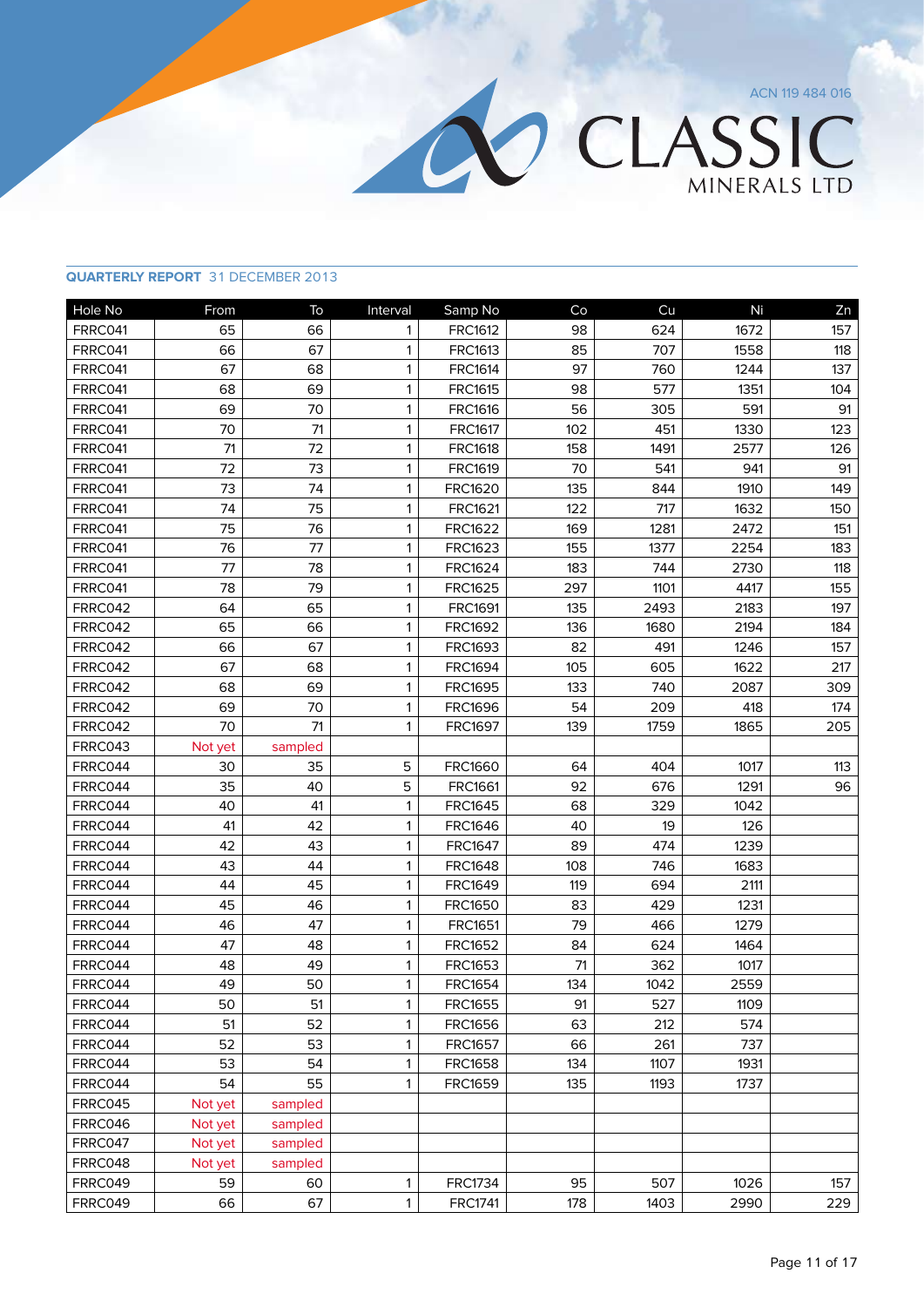| Hole No        | From    | To      | Interval | Samp No        | Co  | Cu   | Ni   | Zn  |
|----------------|---------|---------|----------|----------------|-----|------|------|-----|
| FRRC049        | 67      | 68      | 1        | <b>FRC1742</b> | 208 | 1236 | 3461 | 118 |
| FRRC049        | 68      | 69      | 1        | <b>FRC1743</b> | 157 | 1211 | 2607 | 117 |
| FRRC049        | 69      | 70      | 1        | <b>FRC1744</b> | 155 | 1374 | 2529 | 152 |
| FRRC049        | 70      | 71      | 1        | <b>FRC1745</b> | 44  | 82   | 111  | 165 |
| FRRC049        | 71      | 72      | 1        | <b>FRC1746</b> | 90  | 552  | 1078 | 174 |
| FRRC049        | 72      | 73      | 1        | <b>FRC1747</b> | 174 | 1216 | 2618 | 131 |
| FRRC049        | 73      | 74      | 1        | <b>FRC1748</b> | 183 | 1557 | 2746 | 137 |
| FRRC049        | 74      | 75      | 1        | <b>FRC1749</b> | 145 | 1638 | 2084 | 169 |
| FRRC049        | 75      | 76      | 1        | <b>FRC1750</b> | 155 | 1300 | 2202 | 144 |
| FRRC049        | 76      | 77      | 1        | <b>FRC1751</b> | 114 | 744  | 1585 | 224 |
| FRRC049        | 77      | 78      | 1        | <b>FRC1752</b> | 230 | 1132 | 3438 | 198 |
| FRRC049        | 78      | 79      | 1        | <b>FRC1753</b> | 151 | 894  | 1909 | 177 |
| FRRC049        | 79      | 80      | 1        | <b>FRC1754</b> | 178 | 936  | 2511 | 135 |
| FRRC049        | 80      | 81      | 1        | <b>FRC1755</b> | 155 | 910  | 2196 | 152 |
| FRRC049        | 81      | 82      | 1        | <b>FRC1756</b> | 101 | 598  | 1128 | 134 |
| FRRC049        | 82      | 83      | 1        | <b>FRC1757</b> | 82  | 417  | 835  | 176 |
| FRRC049        | 83      | 84      | 1        | <b>FRC1758</b> | 94  | 417  | 1007 | 138 |
| FRRC049        | 84      | 85      | 1        | <b>FRC1759</b> | 105 | 567  | 1058 | 131 |
| FRRC049        | 85      | 86      | 1        | <b>FRC1760</b> | 142 | 944  | 1821 | 179 |
| FRRC049        | 86      | 87      | 1        | <b>FRC1761</b> | 127 | 894  | 1606 | 132 |
| FRRC049        | 87      | 88      | 1        | <b>FRC1762</b> | 99  | 616  | 1202 | 218 |
| FRRC049        | 88      | 89      | 1        | <b>FRC1763</b> | 178 | 1400 | 2491 | 178 |
| FRRC049        | 89      | 90      | 1        | <b>FRC1764</b> | 214 | 1685 | 3118 | 139 |
| <b>FRRC050</b> | 105     | 106     | 1        | <b>FRC1800</b> | 104 | 525  | 1207 | 164 |
| <b>FRRC050</b> | 106     | 107     | 1        | <b>FRC1801</b> | 228 | 1078 | 3344 | 164 |
| FRRC050        | 107     | 108     | 1        | <b>FRC1802</b> | 107 | 866  | 1321 | 140 |
| <b>FRRC050</b> | 108     | 109     | 1        | FRC1803        | 149 | 1162 | 2061 | 131 |
| <b>FRRC050</b> | 109     | 110     | 1        | <b>FRC1804</b> | 91  | 659  | 1030 | 143 |
| <b>FRRC050</b> | 110     | 111     | 1        | <b>FRC1805</b> | 121 | 752  | 1666 | 136 |
| <b>FRRC050</b> | 111     | 112     | 1        | <b>FRC1806</b> | 121 | 928  | 1624 | 143 |
| <b>FRRC050</b> | 112     | 113     | 1        | <b>FRC1807</b> | 70  | 315  | 649  | 151 |
| FRRC050        | 113     | 114     | 1        | <b>FRC1808</b> | 152 | 1981 | 1992 | 147 |
| <b>FRRC050</b> | 114     | 115     | 1        | <b>FRC1809</b> | 304 | 3857 | 4707 | 150 |
| <b>FRRC050</b> | 115     | 116     | 1        | <b>FRC1810</b> | 100 | 545  | 1062 | 167 |
| FRRC051        | Not yet | sampled |          |                |     |      |      |     |
| <b>FRRC052</b> | 40      | 41      | 1        | <b>FRC2037</b> | 156 | 1385 | 1633 | 329 |
| <b>FRRC052</b> | 41      | 42      | 1        | <b>FRC2038</b> | 187 | 1585 | 2142 | 196 |
| <b>FRRC052</b> | 42      | 43      | 1        | <b>FRC2039</b> | 159 | 1451 | 1810 | 179 |
| FRRC052        | 43      | 44      | 1        | <b>FRC2040</b> | 213 | 1637 | 2387 | 209 |
| FRRC052        | 49      | 50      | 1        | <b>FRC2046</b> | 109 | 584  | 1473 | 156 |
| FRRC052        | 50      | 51      | 1        | <b>FRC2047</b> | 92  | 509  | 1513 | 143 |
| <b>FRRC052</b> | 58      | 59      | 1        | <b>FRC2055</b> | 120 | 782  | 1490 | 124 |
| <b>FRRC052</b> | 59      | 60      | 1        | <b>FRC2056</b> | 144 | 1180 | 2095 | 106 |
| <b>FRRC052</b> | 60      | 61      | 1        | <b>FRC2057</b> | 122 | 924  | 1607 | 97  |
| <b>FRRC052</b> | 61      | 62      | 1        | <b>FRC2058</b> | 134 | 1000 | 1789 | 106 |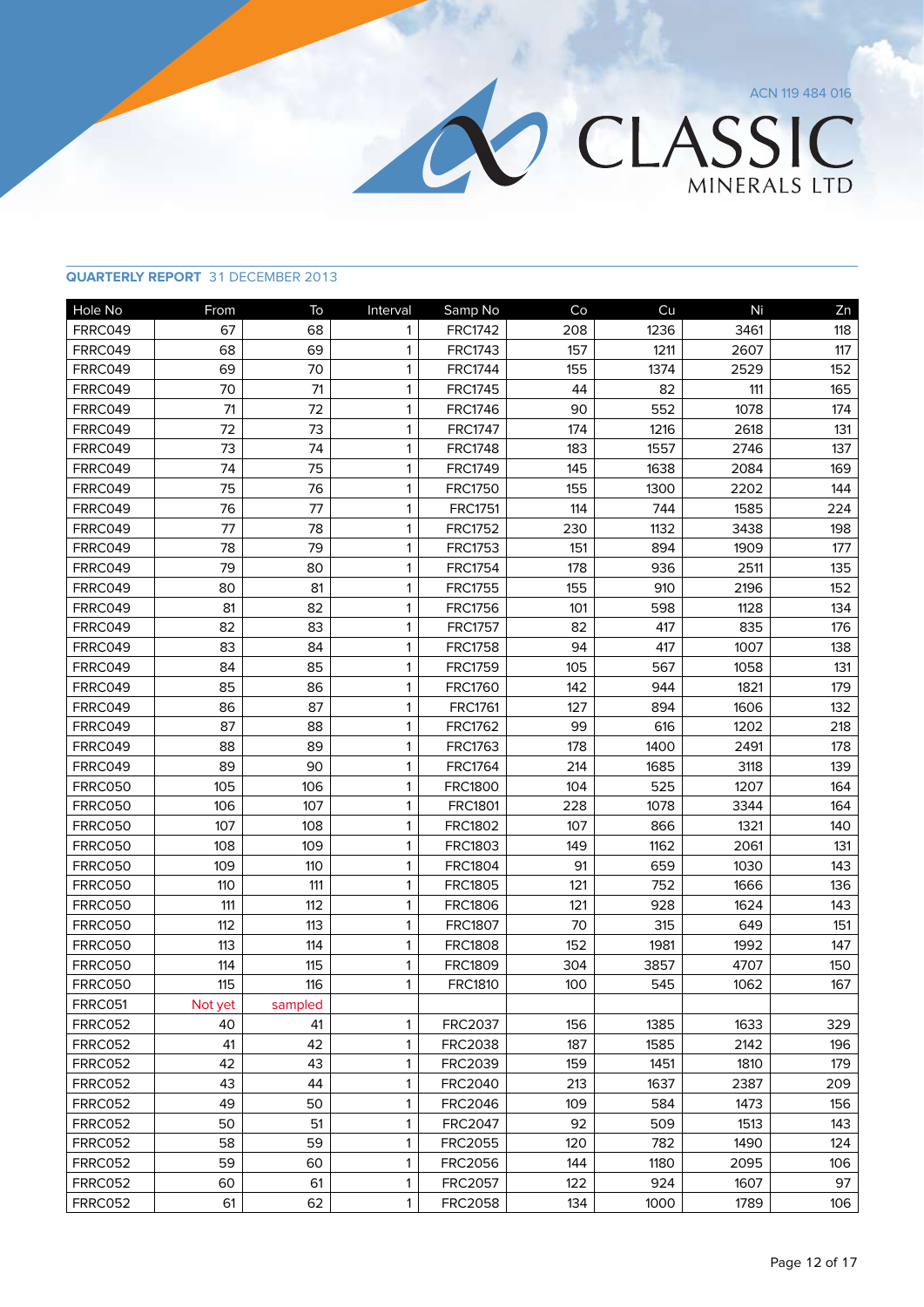

### **Quarterly Report** 31 December 2013

| Hole No        | From    | To      | Interval | Samp No        | Co  | Cu   | Ni   | Zn I             |
|----------------|---------|---------|----------|----------------|-----|------|------|------------------|
| <b>FRRC052</b> | 62      | 63      |          | <b>FRC2059</b> | 120 | 802  | 1540 | 111 <sub>1</sub> |
| <b>FRRC052</b> | 63      | 64      |          | <b>FRC2060</b> | 128 | 1047 | 1899 | 100              |
| <b>FRRC052</b> | 64      | 65      |          | <b>FRC2061</b> | 89  | 426  | 972  | 116              |
| FRRC052        | 65      | 66      |          | <b>FRC2062</b> | 97  | 541  | 1105 | 113              |
| <b>FRRC053</b> | Not yet | sampled |          |                |     |      |      |                  |
| FRDH001        | Not yet | sampled |          |                |     |      |      |                  |

### Depths are downhole depths

Note:

FRRC039 includes 1m (42-43m) at 14193ppm Cu or 1.42% Cu. FRRC040 includes 1m (107-108m) at 11745ppm Ni or 1.17% Ni. FRRC051 has mineralised zone 30m to 95m; analyses awaited. FRDH001 has mineralised zone from 41 to 48m; analyses awaited

**ABOUT CLASSIC MINERALS**

Classic Minerals (ASX: CLZ) is a Perth-based mineral exploration Company focused on advancing its Fraser Range project E28/1904, in Western Australia. The Fraser Range Project is approximately 40km northeast of Sirius Resources' NL (ASX: SIR) Nova and Bollinger nickelcopper discoveries, and has historic nickel-copper-zinc soil anomalies.

Other projects include Doherty's Gold Project in the East Murchison region of WA, Mt Maitland Project in the Murchison region, which is prospective for uranium, and Cowarna Rocks near Kalgoorlie, which has detrital iron ore potential.

The company listed on the ASX on the 24 May 2013 and is focused on increasing shareholder value through exploration success at its West Australian projects.

Further details of the company's projects can be found at: www.classicminerals.com.au

### **COMPETENT PERSONS STATEMENT**

The information in this report that relates to Exploration Results, Mineral Resources or Ore Reserves is based on information compiled by Mr Sheldon Coates, who is a Member of The Australasian Institute of Mining and Metallurgy. Mr Sheldon Coates is employed by Iron Resources Pty Ltd who is a consultant to Classic Minerals Ltd. Mr Sheldon Coates has sufficient experience which is relevant to the style of mineralisation and type of deposit under consideration and the activity which he is undertaking to qualify as a Competent Person as defined in the 2012 Edition of the 'Australasian Code for Reporting of Exploration Results, Mineral Resources and Ore Reserves'. Mr Sheldon Coates is a shareholder in Classic Minerals and consents to the inclusion in the report of the matters based on his information in the form and context in which it appears

Justin Doutch Managing Director Phone: 08 94453008 justin@classicminerals.com.au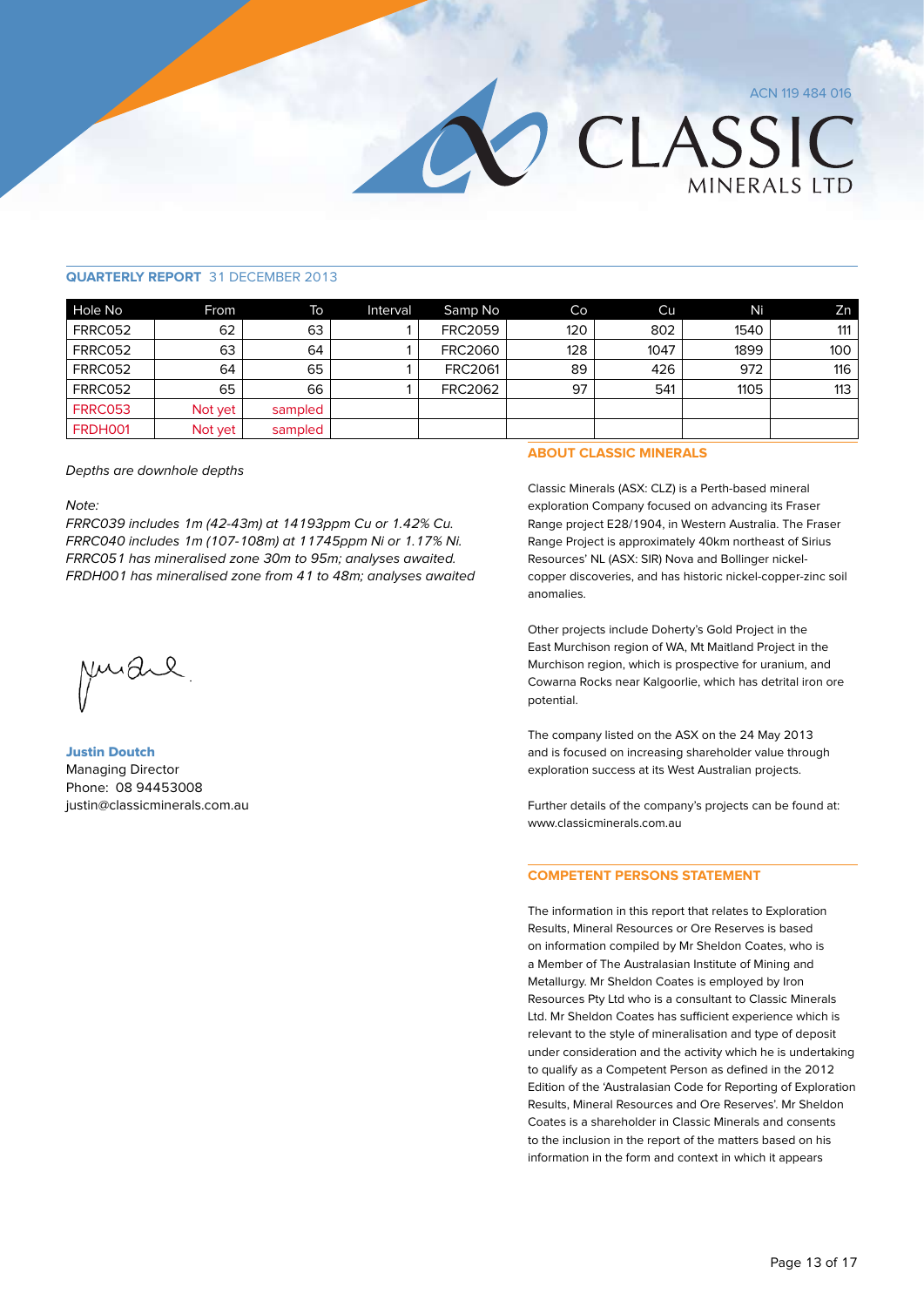O CLASSIC

# **Quarterly Report** 31 December 2013

# **JORC Table**

# **Section 1**

| Criteria                                          | <b>JORC Code explanation</b>                                                                                                                                                                                                                                                                                                                                                                                                                                                                                                                                                                                                                                                                               | Commentary                                                                                                                                                                                                                                                                                                                                                                                                                                                                                                                                                                                                                                                                                                                                                                                                                                          |
|---------------------------------------------------|------------------------------------------------------------------------------------------------------------------------------------------------------------------------------------------------------------------------------------------------------------------------------------------------------------------------------------------------------------------------------------------------------------------------------------------------------------------------------------------------------------------------------------------------------------------------------------------------------------------------------------------------------------------------------------------------------------|-----------------------------------------------------------------------------------------------------------------------------------------------------------------------------------------------------------------------------------------------------------------------------------------------------------------------------------------------------------------------------------------------------------------------------------------------------------------------------------------------------------------------------------------------------------------------------------------------------------------------------------------------------------------------------------------------------------------------------------------------------------------------------------------------------------------------------------------------------|
| Drilling techniques                               | Drill type (eg core, reverse circulation, open-hole<br>hammer, rotary air blast, auger, Bangka, sonic, etc)<br>and details (eg core diameter, triple or standard<br>tube, depth of diamond tails, face-sampling bit or<br>other type, whether core is oriented and if so, by<br>what method, etc).                                                                                                                                                                                                                                                                                                                                                                                                         | Reverse Circulation (RC) drilling with face sampling<br>hammer bit accounts for most of Classic's current<br>drilling at the Fraser Range prospect. One partly<br>cored hole (NQ) FRDH001 has been completed<br>at Mammoth deposit, cored from 39m to 51m. Not<br>oriented.                                                                                                                                                                                                                                                                                                                                                                                                                                                                                                                                                                         |
| Drill sample recovery                             | Method of recording and assessing core and chip<br>$\bullet$<br>sample recoveries and results assessed.<br>Measures taken to maximise sample recovery and<br>ensure representative nature of the samples.<br>Whether a relationship exists between sample<br>recovery and grade and whether sample bias may<br>have occurred due to preferential loss/gain of fine/<br>coarse material                                                                                                                                                                                                                                                                                                                     | $\bullet$<br>RC recoveries are logged visually as a volume<br>percentage. Core recoveries measured, and<br>expressed as a percentage.<br>RC samples all dry to avoid smearing. Each RC bag<br>$\bullet$<br>was split into 1'8 and 7/8 representative samples<br>through a triple tier splitter<br>N/A<br>$\bullet$                                                                                                                                                                                                                                                                                                                                                                                                                                                                                                                                  |
| Logging                                           | Whether core and chip samples have been<br>geologically and geotechnically logged to a level<br>of detail to support appropriate Mineral Resource<br>estimation, mining studies and metallurgical studies.<br>Whether logging is qualitative or quantitative in<br>nature. Core (or costean, channel, etc) photography.<br>The total length and percentage of the relevant<br>intersections logged.                                                                                                                                                                                                                                                                                                        | RC drilling has been geologically logged to a level<br>of detail to be appropriate for mineral resource<br>estimation.<br>Logging of RC drilling records lithology, mineralogy,<br>$\bullet$<br>mineralization, weathering, colour and other<br>appropriate features.<br>All logging is quantitative. All core trays<br>photographed.<br>All drill holes were logged in full(13 holes logged in<br>full, all other holes are in process of logging)                                                                                                                                                                                                                                                                                                                                                                                                 |
| Sub-sampling techniques and<br>sample preparation | $\bullet$<br>If core, whether cut or sawn and whether quarter,<br>half or all core taken.<br>If non-core, whether riffled, tube sampled, rotary<br>split, etc and whether sampled wet or dry.<br>For all sample types, the nature, quality and<br>appropriateness of the sample preparation<br>technique.<br>Quality control procedures adopted for all sub-<br>sampling stages to maximise representivity of<br>samples.<br>Measures taken to ensure that the sampling is<br>representative of the in situ material collected,<br>including for instance results for field duplicate/<br>second-half sampling.<br>Whether sample sizes are appropriate to the grain<br>size of the material being sampled | Core cut with diamond saw blade. Half core taken<br>$\bullet$<br>for analysis.<br>RC samples were cyclone split. Samples were<br>collected mostly dry except for 5 meters from 130m<br>to 136m in hole FRRC040.<br>The sample preparation of RC samples follows<br>industry best practice. All samples are pulverized to<br>-106microns.<br>$\bullet$<br>RC samples are collected at 1m intervals from a<br>cyclone and split into 1/8 and 7/8 representative<br>samples. 1m samples of equal volume composited<br>from 1/8 bags into 5m samples using a cup.<br>Certified Reference Materials (CRM) and/or house<br>controls, blanks, splits and replicates are analysed<br>with each batch of samples.<br>Field duplicates have been taken as 1 in 20.<br>$\bullet$<br>Samples sizes are appropriate to the size of the RC<br>$\bullet$<br>chips. |
| Quality of assay data and<br>laboratory tests     | The nature, quality and appropriateness of the<br>assaying and laboratory procedures used and<br>whether the technique is considered partial or total.<br>For geophysical tools, spectrometers, handheld<br>XRF instruments, etc, the parameters used in<br>determining the analysis including instrument make<br>and model, reading times, calibrations factors<br>applied and their derivation, etc.<br>Nature of quality control procedures adopted (eg<br>standards, blanks, duplicates, external laboratory<br>checks) and whether acceptable levels of accuracy<br>(ie lack of bias) and precision have been established                                                                             | The analytical technique used mixed acid digest<br>and OHM, and is considered nearly total.<br>No geophysical tools were used to determine any<br>$\bullet$<br>element concentrations in this report.<br>Sample preparation checks for fineness were<br>$\bullet$<br>carried out by the laboratory as part of internal<br>procedures. Duplicate samples submitted as 1 in<br>20. Duplicate sample results closely match original<br>results.                                                                                                                                                                                                                                                                                                                                                                                                        |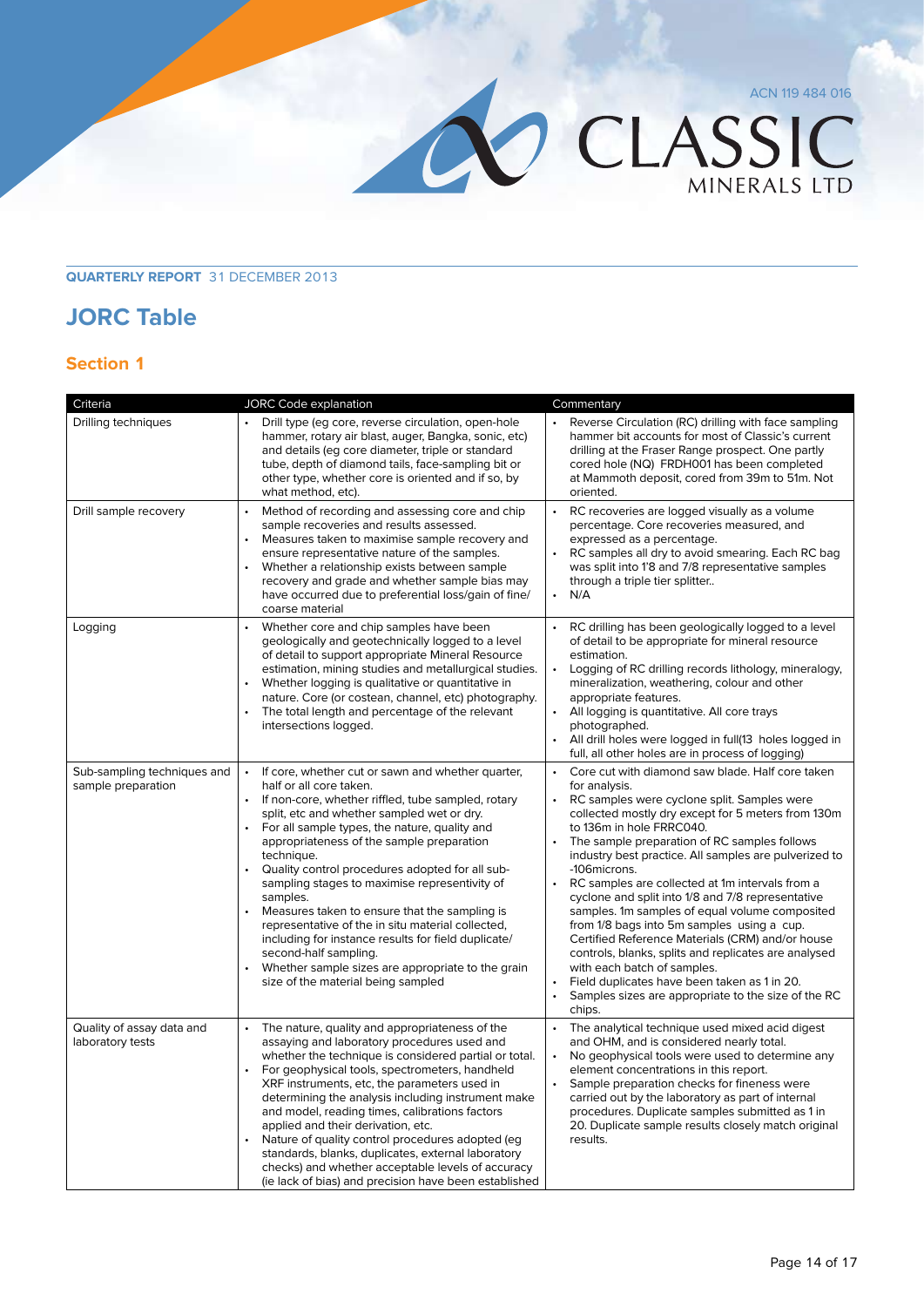| Criteria                                                   | <b>JORC Code explanation</b>                                                                                                                                                                                                                                                                                                                                                               | Commentary                                                                                                                                                                                                                                                                                                                                                                                                                               |
|------------------------------------------------------------|--------------------------------------------------------------------------------------------------------------------------------------------------------------------------------------------------------------------------------------------------------------------------------------------------------------------------------------------------------------------------------------------|------------------------------------------------------------------------------------------------------------------------------------------------------------------------------------------------------------------------------------------------------------------------------------------------------------------------------------------------------------------------------------------------------------------------------------------|
| Verification of sampling and<br>assaying                   | The verification of significant intersections by either<br>independent or alternative company personnel.<br>The use of twinned holes.<br>$\bullet$<br>Documentation of primary data, data entry<br>procedures, data verification, data storage (physical<br>and electronic) protocols.<br>Discuss any adjustment to assay data.                                                            | Significant intersections of the RC drilling have<br>been visually verified by the Managing Director and<br>independent technical consultants.<br>There have been no twinned holes to date.<br>Primary data was collected by excel templates using<br>flat files.<br>No Adjustments or Calibrations were made to the<br>assay data reported.                                                                                             |
| Location of data points                                    | Accuracy and quality of surveys used to locate drill<br>holes (collar and down-hole surveys), trenches,<br>mine workings and other locations used in Mineral<br>Resource estimation.<br>Specification of the grid system used.<br>Quality and adequacy of topographic control                                                                                                              | Drillhole collars were located by GPS. Elevation<br>$\bullet$<br>values were in AHD. Expected accuracy is +/- 3m<br>for northing and easting and +/-5m for elevation<br>coordinates.<br>The grid system is GDA94(MGA), zone 51<br>The GPS is +/- 3m, and the RL is derived from<br>Google Earth, pending survey pickup. A digital<br>terrain model has been derived from data collected<br>during the VTEM survey of the whole tenement. |
| Data spacing and distribution                              | Data spacing for reporting of Exploration Results.<br>Whether the data spacing and distribution is<br>sufficient to establish the degree of geological<br>and grade continuity appropriate for the Mineral<br>Resource and Ore Reserve estimation procedure(s)<br>and classifications applied.<br>Whether sample compositing has been applied                                              | The nominal drill line spacing of 20m on northings<br>and 15m on easting section south east section lines<br>(311/131 True) at Mammoth deposit. Holes at other<br>anomalies are widely separated.<br>The drilling is at an early stage so there is not<br>$\bullet$<br>sufficient data to establish the degree of geological<br>and grade continuity.<br>There has been no compositing applied to the<br>exploration results.            |
| Orientation of data in relation<br>to geological structure | Whether the orientation of sampling achieves<br>unbiased sampling of possible structures and the<br>extent to which this is known, considering the<br>deposit type.<br>If the relationship between the drilling orientation<br>and the orientation of key mineralised structures is<br>considered to have introduced a sampling bias, this<br>should be assessed and reported if material. | The orientation of structures has been identified,<br>$\bullet$<br>and the drilling is at right angles to strike, but varies<br>to the dip. Drill intersections are not true widths.<br>N/A<br>$\bullet$                                                                                                                                                                                                                                 |
| Sample security                                            | The measures taken to ensure sample security.<br>$\bullet$                                                                                                                                                                                                                                                                                                                                 | Chain of custody is managed by Classic. Samples<br>are stored on site and either delivered by Classic<br>personnel to a Kalgoorlie laboratory or alternatively<br>to a transport company to a laboratory in Perth.                                                                                                                                                                                                                       |
| Audits or reviews                                          | The results of any audits or reviews of sampling<br>techniques and data.                                                                                                                                                                                                                                                                                                                   | • No audits or reviews have been set up at this stage.                                                                                                                                                                                                                                                                                                                                                                                   |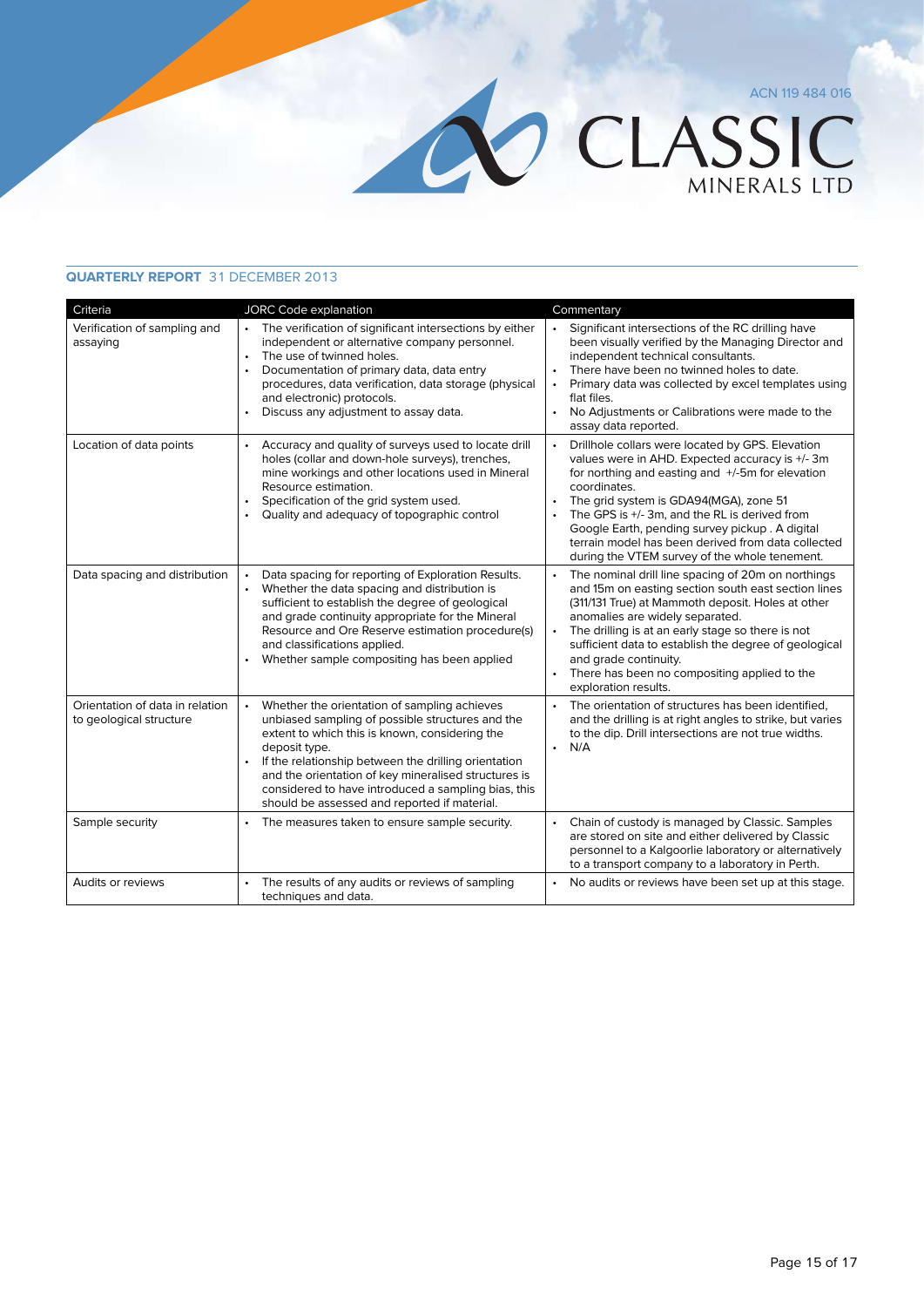

# **Section 2 Reporting of Exploration Results**

| Criteria                                                               | <b>JORC Code explanation</b>                                                                                                                                                                                                                                                                                                                                                                                                                                                                                                                                                                                                                                                                                                          | Commentary                                                                                                                                                                                                                                                                                                                                                                                                                                                                  |
|------------------------------------------------------------------------|---------------------------------------------------------------------------------------------------------------------------------------------------------------------------------------------------------------------------------------------------------------------------------------------------------------------------------------------------------------------------------------------------------------------------------------------------------------------------------------------------------------------------------------------------------------------------------------------------------------------------------------------------------------------------------------------------------------------------------------|-----------------------------------------------------------------------------------------------------------------------------------------------------------------------------------------------------------------------------------------------------------------------------------------------------------------------------------------------------------------------------------------------------------------------------------------------------------------------------|
| Mineral tenement and land<br>tenure status                             | Type, reference name/number, location and<br>ownership including agreements or material<br>issues with third parties such as joint ventures,<br>partnerships, overriding royalties, native title<br>interests, historical sites, wilderness or national park<br>and environmental settings.<br>The security of the tenure held at the time of<br>reporting along with any known impediments to<br>obtaining a licence to operate in the area.                                                                                                                                                                                                                                                                                         | The drilling is located wholly within Exploration<br>Licence E28/1904, The tenement is 100% owned by<br><b>Classic Minerals Ltd</b><br>The tenement is in good standing and no known<br>impediments exist.                                                                                                                                                                                                                                                                  |
| Exploration done by other<br>parties                                   | Acknowledgment and appraisal of exploration by<br>$\bullet$<br>other parties.                                                                                                                                                                                                                                                                                                                                                                                                                                                                                                                                                                                                                                                         | Soil sampling, Auger sampling by Homestake Gold<br>Australia                                                                                                                                                                                                                                                                                                                                                                                                                |
| Geology                                                                | Deposit type, geological setting and style of<br>mineralisation.                                                                                                                                                                                                                                                                                                                                                                                                                                                                                                                                                                                                                                                                      | Geological setting is in Fraser Zone of Albany<br>Fraser Mobile Belt consisting of gneiss, mafic<br>rocks including gabbro with significant garnet in the<br>metamorphic rocks.<br>This appears to be a magmatic type of deposit,<br>further information is required to fully assess the<br>style of mineralisation. Mineralogy and petrology<br>are planned.                                                                                                               |
| Drill hole Information                                                 | A summary of all information material to the<br>understanding of the exploration results including<br>a tabulation of the following information for all<br>Material drill holes:<br>o easting and northing of the drill hole collar<br>elevation or RL (Reduced Level – elevation<br>$\circ$<br>above sea level in metres) of the drill hole collar<br>dip and azimuth of the hole<br>o<br>down hole length and interception depth<br>o<br>o hole length.<br>If the exclusion of this information is justified on the<br>$\bullet$<br>basis that the information is not Material and this<br>exclusion does not detract from the understanding<br>of the report, the Competent Person should clearly<br>explain why this is the case. | Refer to Table1; Hole Locations.<br>$\bullet$<br>Refer to Table 2; Significant Analyses<br>$\bullet$                                                                                                                                                                                                                                                                                                                                                                        |
| Data aggregation methods                                               | In reporting Exploration Results, weighting<br>$\bullet$<br>averaging techniques, maximum and/or minimum<br>grade truncations (eg cutting of high grades) and<br>cut-off grades are usually Material and should be<br>stated.<br>Where aggregate intercepts incorporate short<br>lengths of high grade results and longer lengths<br>of low grade results, the procedure used for such<br>aggregation should be stated and some typical<br>examples of such aggregations should be shown in<br>detail.<br>The assumptions used for any reporting of metal<br>equivalent values should be clearly stated.                                                                                                                              | All reported assays are a result of 1/8th sample of<br>1 meter in mineralised zones or 5 meter composite<br>samples aggregated as equal volume from the<br>individual 1/8th samples in non mineralised zone.<br>No top-cuts or cutoffs have been applied.<br>Higher grade nickel and copper intervals internal to<br>broader zones of nickel and copper are reported as<br>included intervals.<br>No use of metal equivalents has been used in this<br>$\bullet$<br>report. |
| Relationship between<br>mineralisation widths and<br>intercept lengths | These relationships are particularly important in the<br>reporting of Exploration Results.<br>If the geometry of the mineralisation with respect to<br>the drill hole angle is known, its nature should be<br>reported.<br>If it is not known and only the down hole lengths are<br>$\bullet$<br>reported, there should be a clear statement to this<br>effect (eg 'down hole length, true width not known').                                                                                                                                                                                                                                                                                                                         | The geometry of the primary mineralization is<br>variable, and intercepts are of holes drilled at -60<br>dip. These are not true thicknesses.<br>Downhole lengths only are reported. These are not<br>$\bullet$<br>true widths.                                                                                                                                                                                                                                             |